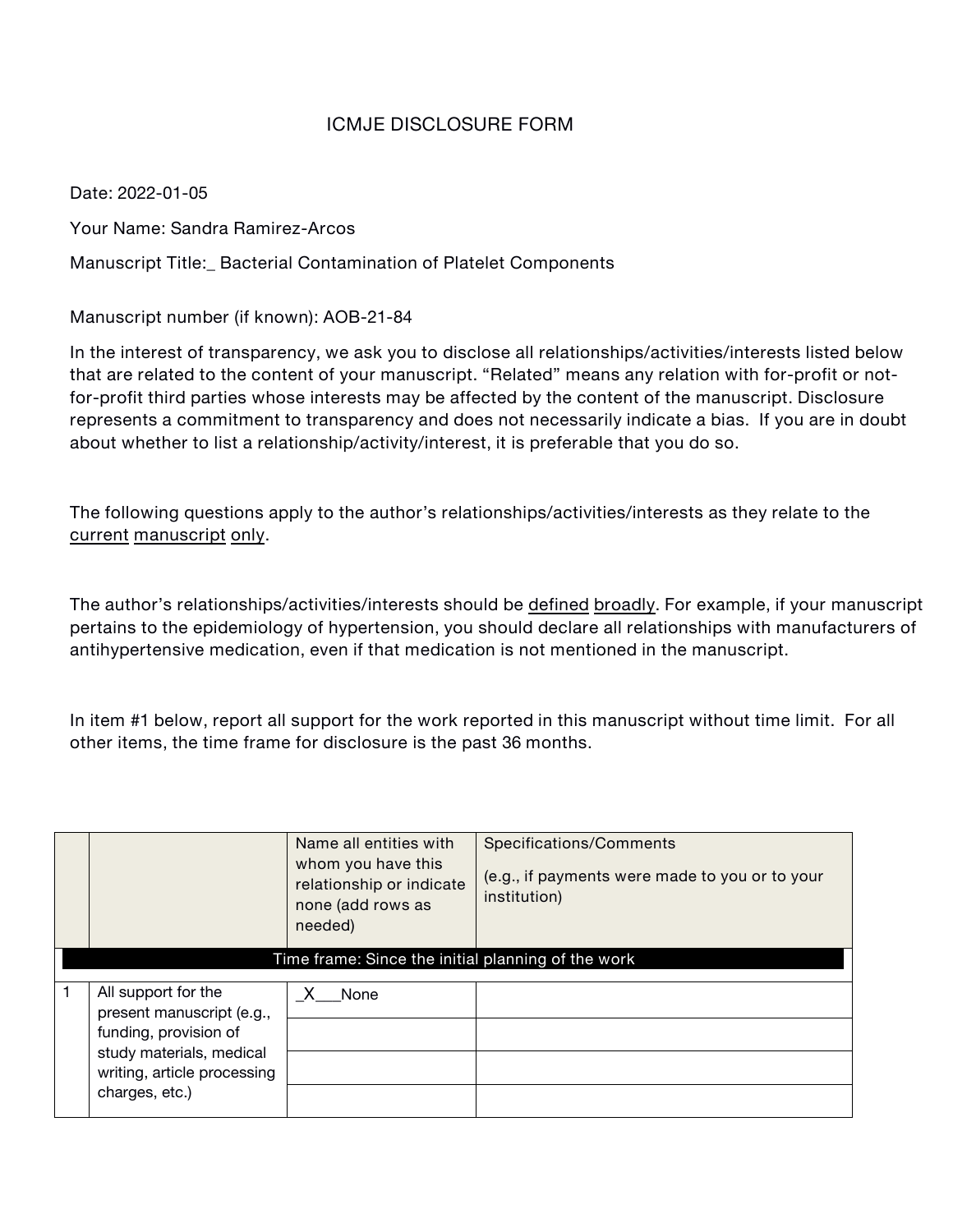|                  | No time limit for this                                                         |                            |  |
|------------------|--------------------------------------------------------------------------------|----------------------------|--|
|                  | item.                                                                          |                            |  |
|                  |                                                                                |                            |  |
|                  |                                                                                |                            |  |
|                  |                                                                                |                            |  |
|                  |                                                                                | Time frame: past 36 months |  |
| $\overline{c}$   | Grants or contracts from<br>any entity (if not indicated<br>in item #1 above). | $X$ None                   |  |
|                  |                                                                                |                            |  |
| $\mathbf{3}$     | Royalties or licenses                                                          | $X_{-}$<br>None            |  |
|                  |                                                                                |                            |  |
|                  |                                                                                |                            |  |
| 4                | Consulting fees                                                                | $X_{-}$<br>None            |  |
|                  |                                                                                |                            |  |
|                  |                                                                                |                            |  |
| $\sqrt{5}$       | Payment or honoraria for<br>lectures, presentations,<br>speakers bureaus,      | X None                     |  |
|                  |                                                                                |                            |  |
|                  | manuscript writing or<br>educational events                                    |                            |  |
| 6                | Payment for expert<br>testimony                                                | None<br>$\_X$              |  |
|                  |                                                                                |                            |  |
|                  |                                                                                |                            |  |
| 7                | Support for attending<br>meetings and/or travel                                | $\_X$<br>None              |  |
|                  |                                                                                |                            |  |
|                  |                                                                                |                            |  |
| 8                | Patents planned, issued<br>or pending                                          | $X_{-}$<br>None            |  |
|                  |                                                                                |                            |  |
|                  |                                                                                |                            |  |
| $\boldsymbol{9}$ | Participation on a Data                                                        | $X_{-}$<br>None            |  |
|                  | <b>Safety Monitoring Board</b><br>or Advisory Board                            |                            |  |
|                  |                                                                                |                            |  |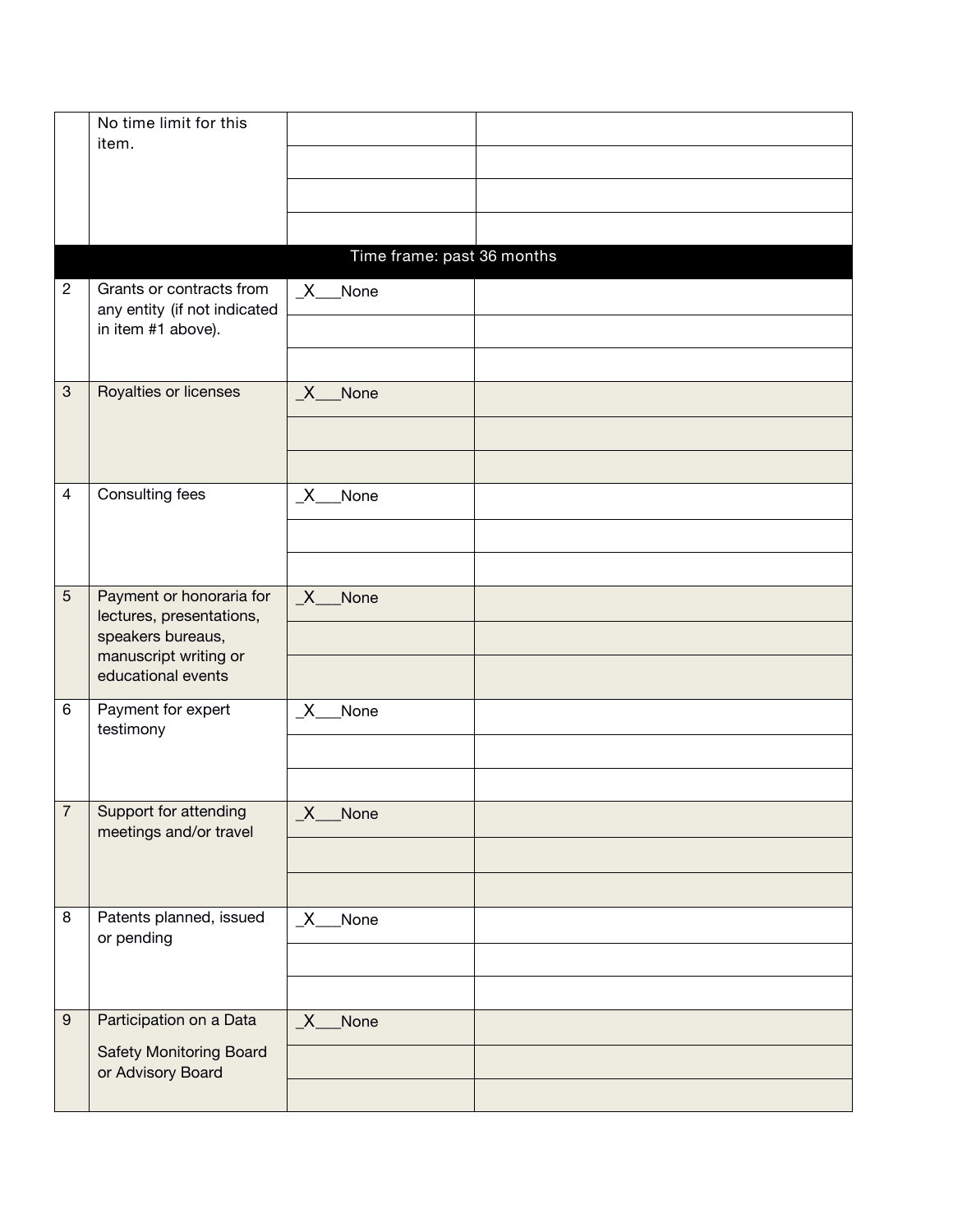| 10 | Leadership or fiduciary<br>role in other board,<br>society, committee or<br>advocacy group, paid or<br>unpaid | X —<br>None           |  |
|----|---------------------------------------------------------------------------------------------------------------|-----------------------|--|
| 11 | Stock or stock options                                                                                        | $X$ <sub>_</sub> None |  |
|    |                                                                                                               |                       |  |
| 12 | Receipt of equipment,<br>materials, drugs, medical<br>writing, gifts or other<br>services                     | X None                |  |
|    |                                                                                                               |                       |  |
|    |                                                                                                               |                       |  |
| 13 | Other financial or non-<br>financial interests                                                                | X<br>None             |  |
|    |                                                                                                               |                       |  |
|    |                                                                                                               |                       |  |

**Please summarize the above conflict of interest in the following box:**

None.

**Please place an "×" next to the following statement to indicate your agreement:**

 $X$  I certify that I have answered every question and have not altered the wording of any of the **questions on this form.**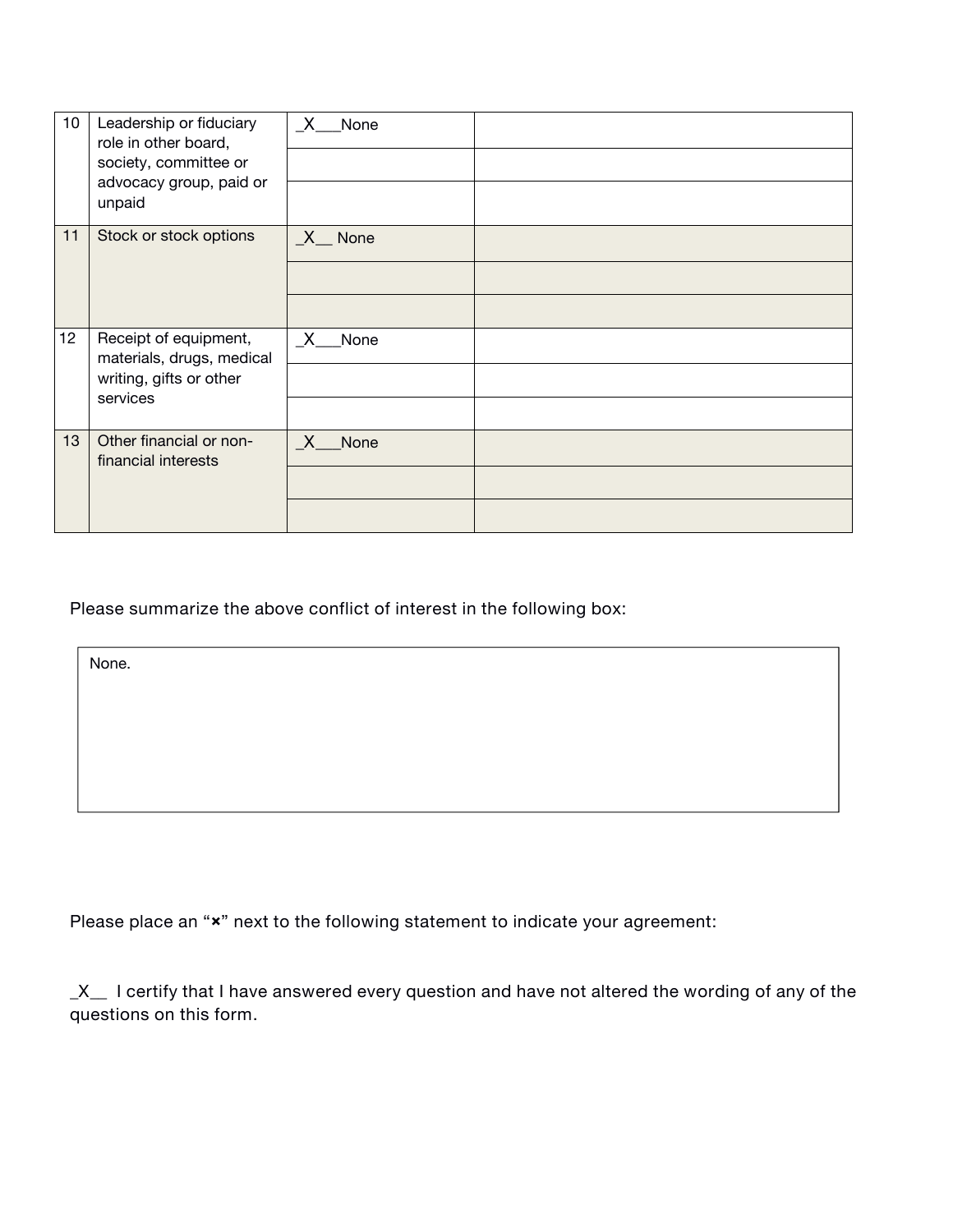## **ICMJE DISCLOSURE FORM**

**Date:\_\_\_2022-01-05\_\_\_\_\_\_\_\_\_\_\_\_\_\_\_\_\_\_\_\_\_\_\_\_\_\_\_\_**

**Your Name:\_\_\_Carl McDonald\_\_\_\_\_\_\_\_\_\_\_\_\_\_\_\_**

**Manuscript Title:\_ Bacterial Contamination of Platelet Components**

**Manuscript number (if known): \_\_\_\_\_\_\_\_\_\_\_\_\_\_\_\_\_\_\_\_\_\_\_\_\_\_\_\_\_\_\_\_\_\_\_\_\_\_\_\_\_\_\_\_\_\_\_\_\_\_\_**

**In the interest of transparency, we ask you to disclose all relationships/activities/interests listed below that are related to the content of your manuscript. "Related" means any relation with for-profit or notfor-profit third parties whose interests may be affected by the content of the manuscript. Disclosure represents a commitment to transparency and does not necessarily indicate a bias. Ifyou are in doubt about whether to list a relationship/activity/interest, it is preferable that you do so.**

**The following questions apply to the author's relationships/activities/interests as they relate to the current manuscript only.**

**The author's relationships/activities/interests should be defined broadly. For example, if your manuscript pertains to the epidemiology of hypertension, you should declare all relationships with manufacturers of antihypertensive medication, even if that medication isnot mentioned in the manuscript.**

In item #1 below, report all support for the work reported in this manuscript without time limit. For all **other items, the time frame for disclosure is the past 36 months.**

|                                                                                                                                      | Name all entities with<br>whom you have this<br>relationship or indicate<br>none (add rows as<br>needed) | Specifications/Comments<br>(e.g., if payments were made to you or to your<br>institution) |
|--------------------------------------------------------------------------------------------------------------------------------------|----------------------------------------------------------------------------------------------------------|-------------------------------------------------------------------------------------------|
| Time frame: Since the initial planning of the work                                                                                   |                                                                                                          |                                                                                           |
| All support for the<br>present manuscript (e.g.,<br>funding, provision of<br>study materials, medical<br>writing, article processing | $X$ None                                                                                                 |                                                                                           |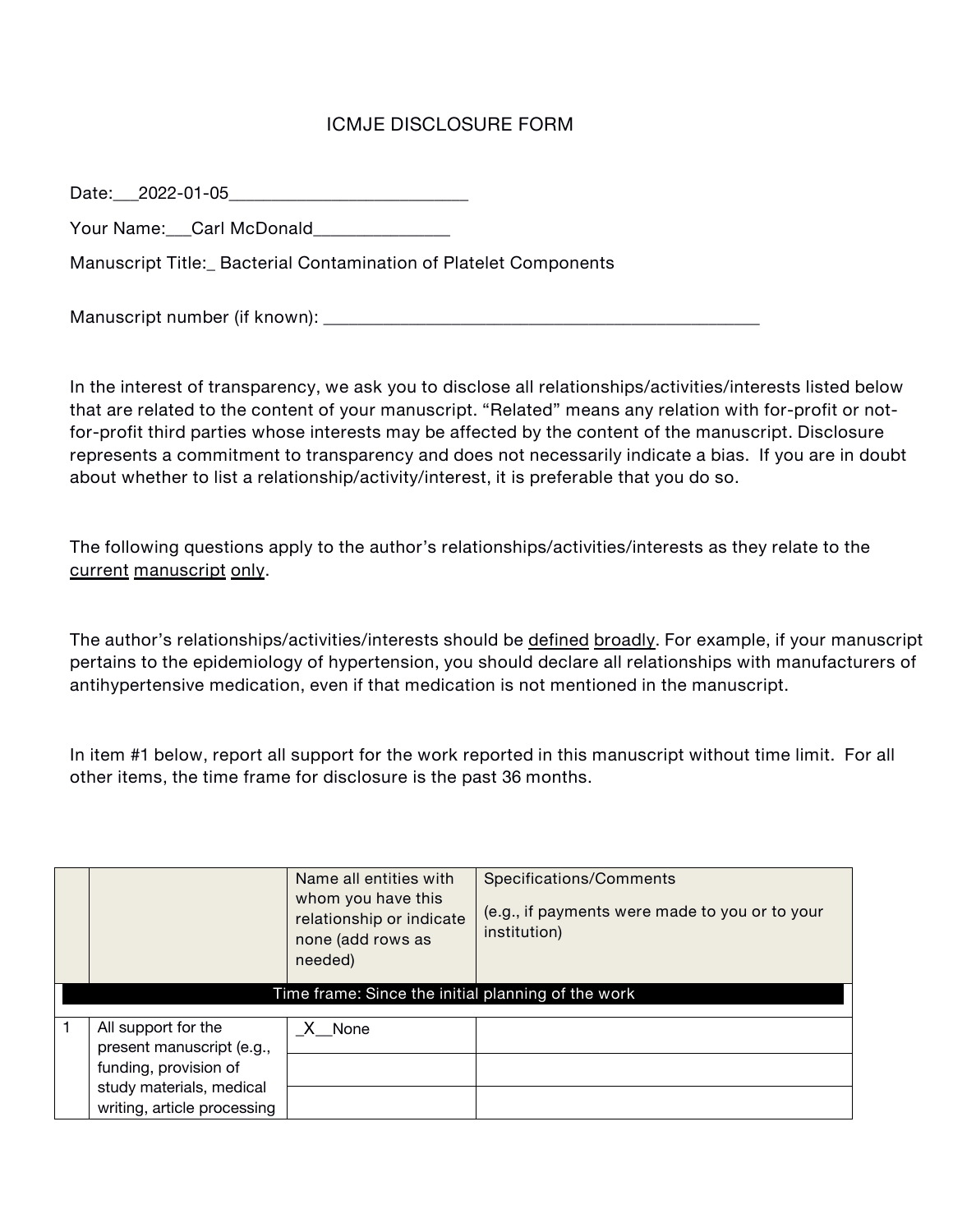|                  | charges, etc.)                                           |                            |  |
|------------------|----------------------------------------------------------|----------------------------|--|
|                  | No time limit for this<br>item.                          |                            |  |
|                  |                                                          |                            |  |
|                  |                                                          |                            |  |
|                  |                                                          |                            |  |
|                  |                                                          | Time frame: past 36 months |  |
| $\mathbf{2}$     | Grants or contracts from<br>any entity (if not indicated | $X$ <sub>_</sub> None      |  |
|                  | in item #1 above).                                       |                            |  |
|                  |                                                          |                            |  |
| $\mathbf{3}$     | Royalties or licenses                                    | $X$ None                   |  |
|                  |                                                          |                            |  |
|                  |                                                          |                            |  |
| $\overline{4}$   | Consulting fees                                          | $X$ <sub>_</sub> None      |  |
|                  |                                                          |                            |  |
|                  |                                                          |                            |  |
| 5                | Payment or honoraria for<br>lectures, presentations,     | $X$ None                   |  |
|                  | speakers bureaus,<br>manuscript writing or               |                            |  |
|                  | educational events                                       |                            |  |
| 6                | Payment for expert<br>testimony                          | $X$ None                   |  |
|                  |                                                          |                            |  |
|                  |                                                          |                            |  |
| $\sqrt{7}$       | Support for attending<br>meetings and/or travel          | $X$ <sub>_</sub> None      |  |
|                  |                                                          |                            |  |
|                  |                                                          |                            |  |
| 8                | Patents planned, issued<br>or pending                    | $X$ <sub>_</sub> None      |  |
|                  |                                                          |                            |  |
|                  |                                                          |                            |  |
| $\boldsymbol{9}$ | Participation on a Data                                  | $X$ <sub>_</sub> None      |  |
|                  | <b>Safety Monitoring Board</b>                           |                            |  |